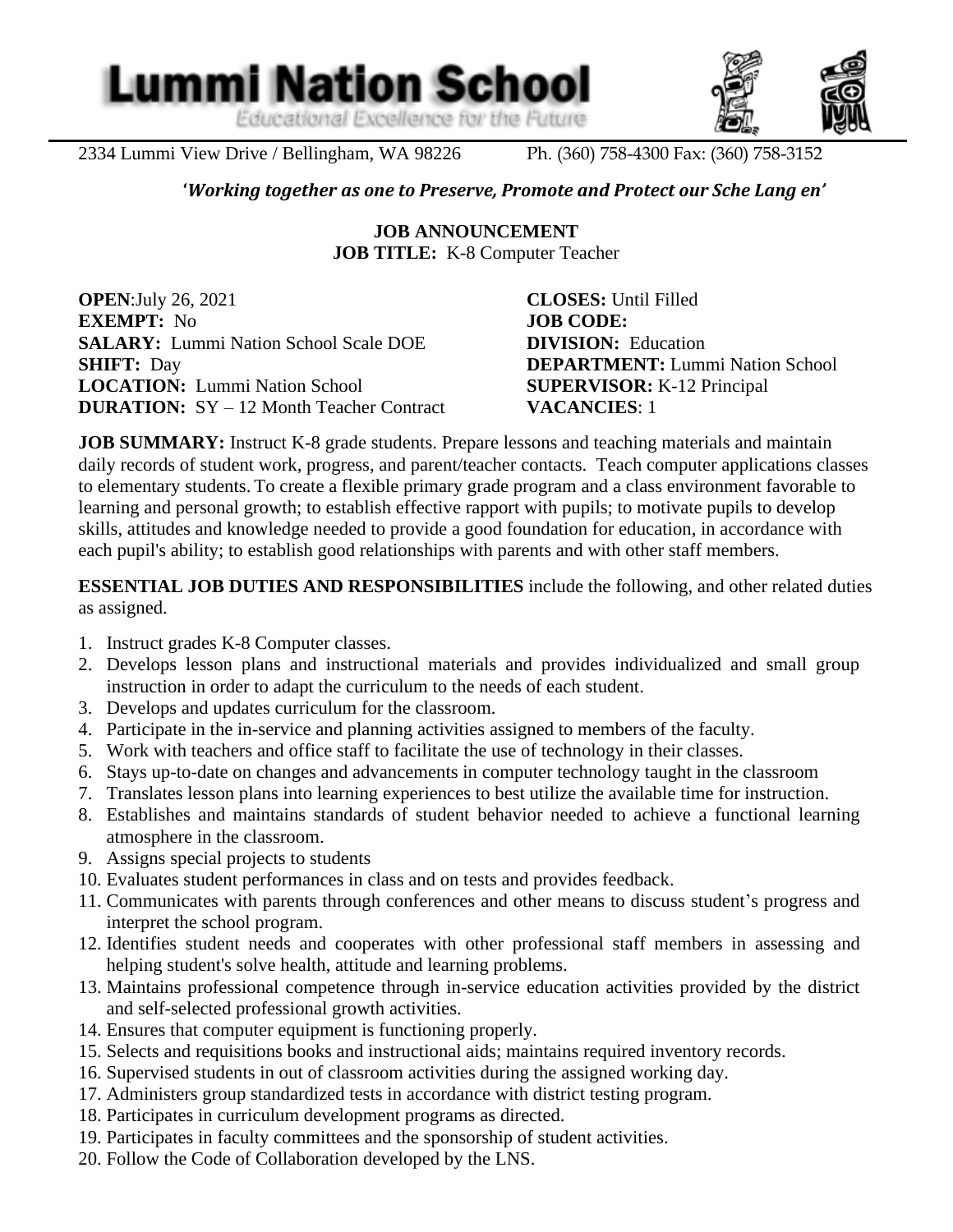21. Other duties as assigned.

## **MINIMUM QUALIFICATIONS:**

- Educational Level: BA in Elementary Education; Master's Degree Preferred.
- Valid Washington State Teacher's Certificate with an endorsement in K-8 or K-12 Computers required.
- Must possess a valid Washington State Driver's License and meet eligibility requirements for tribal insurance.
- Lummi/Native American/Veteran preference policy applies.

## **KNOWLEDGE, ABILITIES AND SKILLS:**

- Must have exceptional computer skills.
- Proficient Skills: Communication, instructional strategies that connect the curriculum to the learners, student management.
- Must have knowledge of a wide range of computer technologies.
- Must have excellent trouble shooting skills.
- Must understand computer monitors, central processing units, operating systems, hard drives and file storage
- Demonstrate cultural sensitivity in teaching and in relationships with students, parents, and community.
- Ability to inform, involves, and collaborates with parents and families to build strong school partnerships in the educational process. Establish and maintain open effective communication and good rapport with students, parents, and school personnel.
- Ability to maintain confidentiality of records and information.
- Ability and willingness to participate in the Professional Learning Community Process

## **REQUIREMENTS:**

- Must pass pre-employment and random drug and alcohol test to be eligible for and maintain employment, as required by the LIBC Drug & Alcohol Free Workplace Policy.
- This position requires regular contact with or Control over Indian Children and is therefore subject to an extensive Criminal Background Check and CAMIS Check with Washington State Patrol and Federal Bureau of investigation Fingerprint Clearance.
- Must provide verification of employment from other districts/schools.
- Must provide grade transcripts.
- Experience working within the Lummi Community with high-risk youth and families in supplying community support services/referrals; *preferred*
- Must be able to adhere to strict attendance expectations of the Lummi Nation School.
- Proof of U.S. Citizenship.
- Must be fully vaccinated for COVID-19 including two (2) doses of a 2-dose series, or one (1) dose of a 1-dose series, plus 14 days beyond the final dose prior to the start date.

# **TERMS OF EMPLOYMENT:**

- All elements of this job description apply.
- Academic School Year (12 Month Contract)
- Salary depends on qualifications.
- 90 Day Probationary Evaluation Period Applies.

# **EVALUATION**

• Performance of this job will be evaluated in accordance with provisions of policy on Evaluation of Professional Personnel.